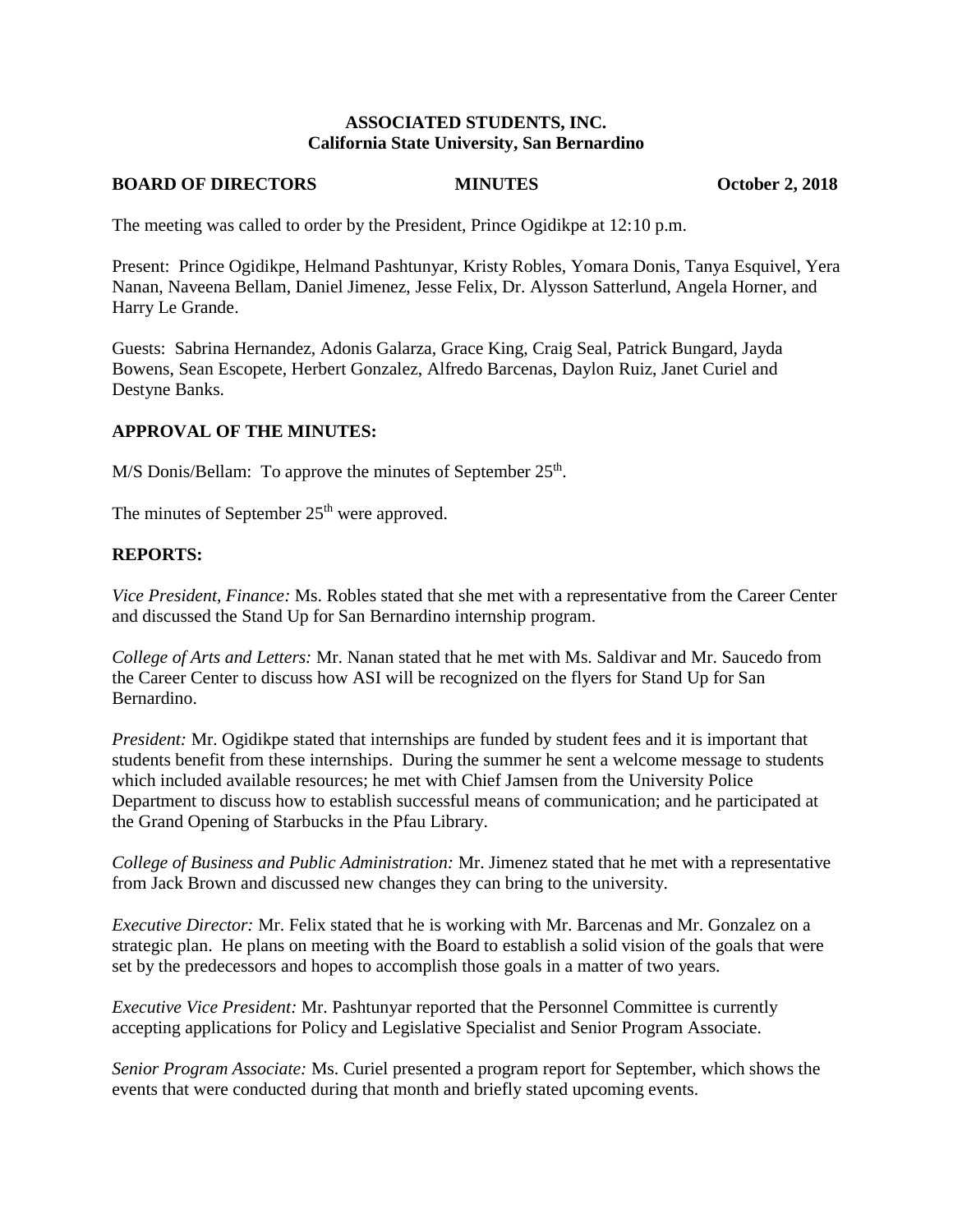*Marketing Coordinator:* Ms. Hernandez presented a marketing report and an engagement overview that shows how many students attend events. The marketing team will post upcoming events and information they believe students should be aware of since social media has improved. She also displayed a few promotional items to which they refer to as ASI swag.

## **ADOPTION OF AGENDA:**

M/S Felix/Donis: To place BD 51-18 through BD 56-18 on consent calendar A.

Mr. Felix stated that the nominees for the Graduate Student Advisory Council were on the committee last year except for Ms. Grijalva.

Dr. Satterlund requested the Board to inform the Dean of Graduate Studies of the applicants so she can provide feedback on the students.

Passed (9/0/0).

M/S Nanan/Donis: To place BD 47-18 through BD 50-18 on consent calendar B.

Mr. Ogidikpe requested that each member being appointed to the Board introduce themselves.

Each appointee introduced themselves.

Passed (8/0/1).

The agenda was adopted as amended.

#### **OPEN FORUM:**

Mr. Galarza expressed his excitement about working with the Board.

#### **OLD BUSINESS:**

#### **BD 43-18 M/S Felix/Jimenez: Approval of the ASI Hospitality Policy. (Second Reading)**

Mr. Barcenas stated that he is having the policy reviewed by legal counsel and therefore recommended tabling this item for a third reading.

M/S Donis/Bellam: To table BD 43-18 until next week's meeting. Passed (9/0/0).

#### **NEW BUSINESS:**

#### **BD 46-18 M/S Felix/Esquivel: Presentation on transition from Quarter to Semester system.**

Mr. Seal, Dean of Undergraduate Studies, introduced himself and his colleagues. He stated that they are currently in the process of finalizing the curriculum for semesters and hope to inform the students on that curriculum by spring of 2019. He encouraged students to know if they are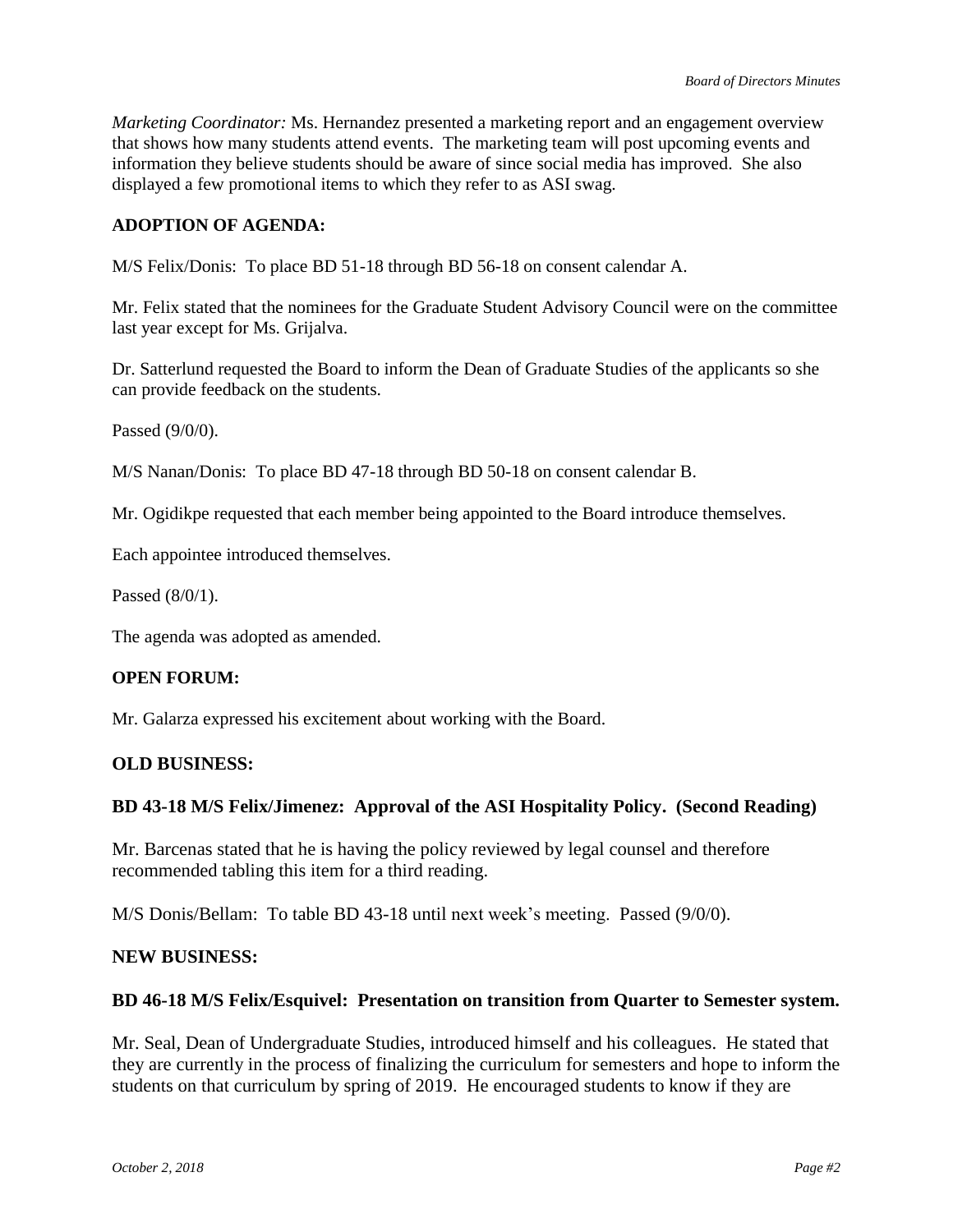considered quarter-completers or semester-completers, to complete MyCAP, and to know their graduation date.

Discussion followed by questions from the Board.

Ms. King expressed her concern in terms of individualizing a course from quarter to semester. She stated that 120 semester units are required to obtain a bachelor's degree as opposed to 180 quarter units. One quarter unit is equal to .66667 semester unit.

Mr. Seal explained that the transition will not require more time or money to students in their journey towards graduation.

Discussion closed.

M/S No Motion/No Second: To open consent calendar A:

**BD 51-18 Appointment of Heather Carrasco as a student-at-large representative to the ASI Graduate Student Advisory Council.** 

**BD 52-18 Appointment of Audrey Baca as a student-at-large representative to the ASI Graduate Student Advisory Council.** 

**BD 53-18 Appointment of Jessica Davis as a student-at-large representative to the ASI Graduate Student Advisory Council.** 

**BD 54-18 Appointment of Megan Davis as a student-at-large representative to the ASI Graduate Student Advisory Council.**

**BD 55-18 Appointment of Jennifer Garcia as a student-at-large representative to the ASI Graduate Student Advisory Council.**

**BD 56-18 Appointment of Deborah Grijalva as a student-at-large representative to the ASI Graduate Student Advisory Council.** 

M/S Bellam/Nanan: To vote on consent calendar A. Passed.

M/S No Motion/No Second: To open consent calendar B:

**BD 47-18 Appointment of Jayda Bowens as the College of Natural Sciences representative to the ASI Board of Directors.** 

**BD 48-18 Appointment of Sean Escopete as the Housing representative to the ASI Board of Directors.** 

**BD 49-18 Appointment of Daylon Ruiz as a Student-At-Large representative to the ASI Board of Directors.**